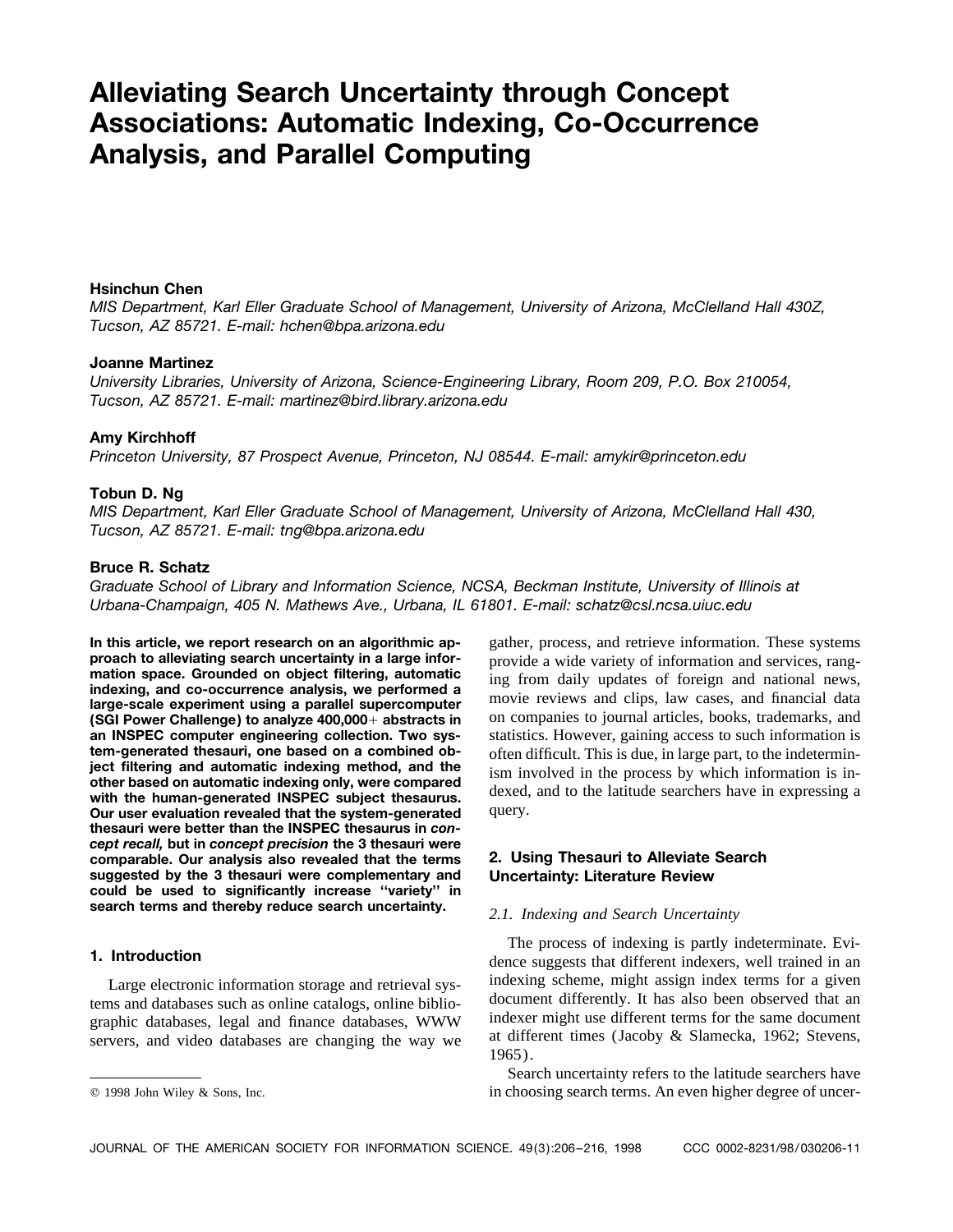(compared to indexing uncertainty). Searchers tend to man, & Lenat, 1983): The cognitive demand required of use different search terms for the same information. Stud- humans (indexers or domain experts) to create and mainies have revealed that, on average, the probability of any tain thesauri. An alternative approach to creating vocabutwo people using the same term to describe an object is lary-based search aids is based on *automatic thesaurus* less than 20% (Furnas, Landauer, Gomez, & Dumais, *generation.* In general, human-generated thesauri are 1987; Gomez & Lochbaum, 1984; Good, Whiteside, more precise and semantics-rich. System-generated the-Wixon, & Jones, 1984). This limits the success of various sauri, on the other hand, are often more comprehensive. design methodologies for controlled vocabulary-driven Several large-scale projects have attempted to incorpo-

searcher must, to some extent, generate as much "vari-<br>Medical Language System (UMLS) project aims to build ety'' in the search as has been produced by the indexers an intelligent automated system that understands biomediin their indexing. The variety produced by an indexer can cal terms and their interrelationships, and uses this underalso be viewed as *redundancy* in the sense that there standing to help users retrieve and organize information is partial overlapping of the classifications applied to a from machine-readable sources (Lindberg & Humphreys, document. To increase the chances of a successful match, 1990; McCray & Hole, 1990). The UMLS includes a a number of indexes for each document should be avail- Metathesaurus, which consists of biomedical concepts able, and the redundancy (generated by the indexer) asso- and their relationships as presented in more than 10 differciated with each document should be preserved. However, ent existing vocabularies and thesauri. Chamis (1991) in practice, catalog systems discourage redundancy for has discussed the issues of thesaurus compatibility and the following reasons (Bates, 1986; Chan, 1986): strategies, and systems developed to overcome difficulties

- 
- 
- 

baum, & Landauer, 1990) found in their studies that to rectify inconsistencies between the LCSH and MeSH ''searcher success is markedly improved by greatly in- descriptors in domains related to genetic engineering and creasing the number of names per object.'' Many research molecular biology (Bellamy & Bickham, 1989). Finally, groups have attempted to generate ''variety'' in search Niehoff and associates at Battelle Columbus Laboratories terms by making use of existing thesauri. While these have developed an integrated vocabulary for the energy human-generated thesauri are able to provide alternate domain which represents terms from 11 existing vocabuterms to use in searching, they do not overcome the laries (Niehoff, 1976; Niehoff & Kwansy, 1979).

tainty with regard to search terms has been observed *knowledge acquisition bottleneck* (Hayes-Roth, Water-

interaction (Chen, 1994; Furnas et al., 1987). rate human-generated thesauri in the search process. For Bates (1986) argued that for a successful match, the example, the National Library of Medicine's Unified in searching multiple incompatible databases. In particu-• Whole document indexing: A cataloger working ac- lar, she has described the effectiveness of the Vocabulary cording to the Library of Congress Subject Headings Switching System (VSS), an integrated vocabulary conor some other indexing schemes is trained to index the sisting of 12 existing thesauri in four diverse subject areas whole document, not parts or concepts within it. (business, social sciences, life sciences, physical sci-<br>
• *Specific entry:* Each document is to be entered under a category (heading) which is specific to the content, nat a category (heading) which is specific to the content,<br>natural language synonyms and controlled vocabulary de-<br>neither broader or narrower in scope than the scope of<br>the document's contents.<br><br>Limited cross-reference struct In summary, conventions adopted to reduce redundant<br>
indexes decrease the likelihood that a searcher will gener-<br>
ate the right term for retrieval. Recognizing this problem,<br>
reference librarians often rely on extensive th (MeSH). The result is a faceted, hierarchical vocabulary that is compatible with, and appropriate for, libraries pri- *2.2. Human-Generated Thesauri and System-Generated* marily centered on LCSH (Petersen, 1983, 1990). An- *Thesauri* other project undertaken by the Genentech library, based Gomez et al. (Furnas et al., 1987; Gomez, Loch- on the methods used by Petersen with the AAT, attempted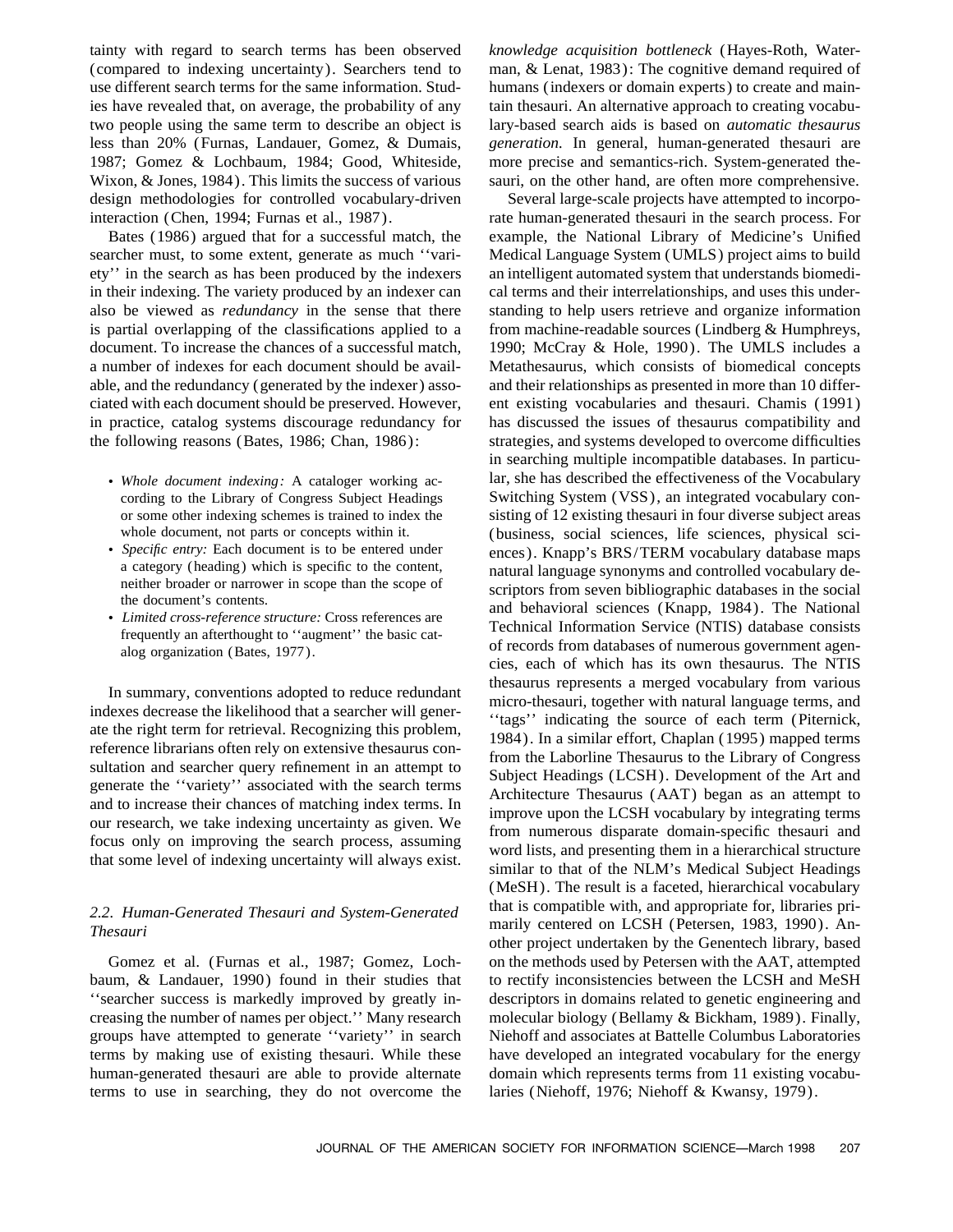approaches to *automatic thesaurus generation*. Most of for a University Engineering Community.'' these approaches employ techniques that compute coefficients of ''relatedness'' between terms by using statistical *A. Automatic Indexing and/or Object Filtering* co-occurrence algorithms (e.g., cosine, Jaccard, Dice similarity functions) (Chen & Lynch, 1992; Crouch, 1990; In our previous research, for each online document, Rasmussen, 1992; Salton, 1989). Some algorithms, how- we first identified terms that matched with terms in some ever, perform cluster analysis to further group terms of known vocabularies (which were acquired from different similar meanings (Everitt, 1980; Rasmussen, 1992). For sources), a process referred to as *object filtering.* For example, Crouch and Yang (1992) automatically gener- most domain-specific databases, there appear always to ated from text keywords thesaurus classes, which can be some existing lists of subject descriptors (e.g., the subsequently be used to index documents and queries. subject indexes at the back of textbooks), researchers' Crouch's approach is based on Salton's vector space names (e.g., author indexes or researchers' directories), model and the term discrimination theory. Documents and other domain-specific objects (e.g., genes, experiare clustered using the complete link clustering algorithm mental methods, organizational names, etc.) which exist (agglomerative, hierarchical method). Several research online or can be obtained through Optical Character Recgroups have experimented with cross-domain term ognition (OCR) scanning. These domain-specific keyswitching using a combination of human-generated and words can be used to help identify important concepts system-generated thesauri. Chen et al. experimented ex- in documents automatically. Because the texts remaining tensively in generating, integrating, and activating multi- after object filtering may still contain many important ple thesauri (some were existing thesauri, others automat- concepts, an automatic indexing procedure then was folically generated, all were in computing-related areas) lowed. In our research, we adopted a general automatic (Chen, Lynch, Basu, & Ng, 1993; Chen & Ng, 1995). indexing procedure, which includes word identification, Both Kim and Kim (1990) and Chen et al. (1993) pro- stop-wording, and term-phrase formation. The algorithm posed treating thesauri (human-generated and system- first identified individual words. Then, a stop-word list generated) as neural networks or semantic networks and was used to remove non-semantic bearing functional (and applying spreading activation algorithms for term- high-frequency) words such as the, a, on, in, etc. After switching. The stop words, term-phrase formation that for-

# and 3 words) was performed. **3. Generating a Domain-Specific Thesaurus Automatically: Automatic Indexing,** • *A combined object filtering and automatic indexing* **Co-Occurrence Analysis, and Parallel Computing** *method*

In our previous research, we adopted *object filtering*, In our initial experimentation on the 400,000+ IN*automatic indexing,* and *co-occurrence analysis* in gener- SPEC collection, we adopted a combined object filtering ating domain-specific thesauri in different domains, e.g., and automatic indexing method. A large object filter list Russian computing (Chen & Lynch, 1992; Chen et al., which contained subject descriptors (236,137 descriptors, 1993), business (Chen, Hsu, Orwig, Hoopes, & Nuna- 4 MBs in size) and author names (334,426 names, 5 maker, 1994), and molecular biology (Chen, Schatz, MBs) were generated by preprocessing all selected tagged Yim, & Fye, 1995). We present below a brief overview of fields of the 400,000+ INSPEC abstracts, i.e., the MARC these techniques in the context of our recent experiment, 650 fields (INSPEC thesaurus terms), the MARC 651 which involved a large-scale test collection of  $400,000+$  fields (INSPEC indexer-selected terms), and the MARC computer science and electrical engineering abstracts 100 fields (authors). Following object filtering, a general  $(1992-1994)$  acquired from the INSPEC database.<sup>1</sup> Our automatic indexing procedure, as described above, was research goal was to generate a comprehensive computer then adopted to form other new candidate terms. A term engineering thesaurus automatically and to compare it occurrence threshold of three was also adopted to remove with the human-generated INSPEC thesaurus to deter-<br>incidental noise (i.e., a term needed to appear in at least mine its usefulness in alleviating search uncertainty. Due three abstracts to be included in automatic thesaurus gento the size of the collection, parallel computing was eration). Our initial experiment and analysis revealed adopted in our experiment. This project is the ''semantic that, among the 15–25 index terms the system generated retrieval'' research component of the ongoing NSF/ for each document, 80% were the results of object filtering

Numerous investigators have developed algorithmic ''Building the Interspace: Digital Library Infrastructure

mulates phrases by combining only adjacent words (2

ARPA/NASA funded Illinois digital library project: and only 20% were derived from automatic indexing. This finding was not surprising but was somewhat disturbing <sup>1</sup> INSPEC is the indexing and abstracting service covering most of<br>the research literature in physics, electrical engineering, and computer<br>science. It is maintained by the Institution of Electrical Engineers, the<br>science British equivalent of the IEEE. mance of the object filtering process could vary widely.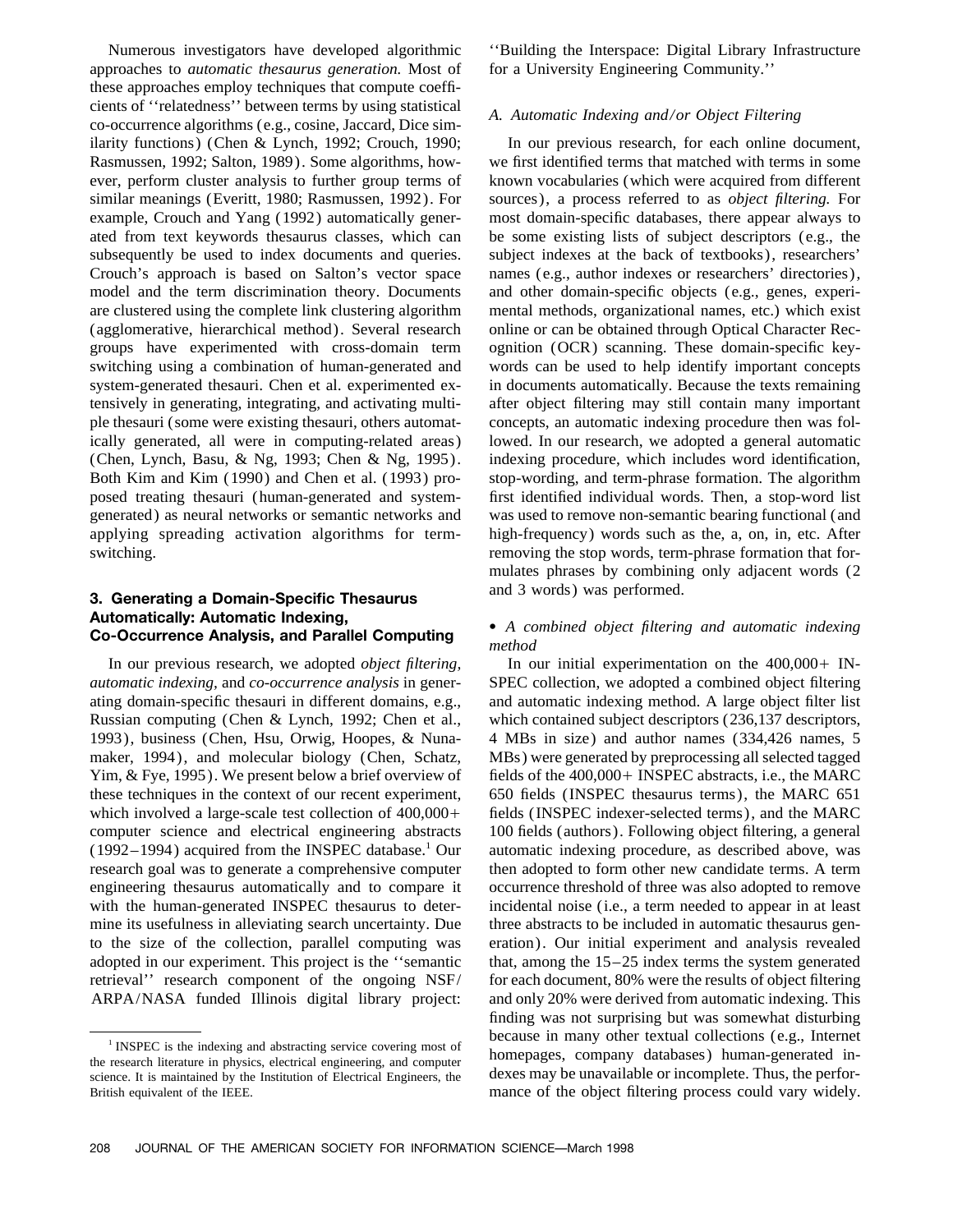In addition, some critiques claimed that because the object weighted, co-occurrence relationships (links). Our analyfilters were created manually in the first place, the so- sis revealed that about 98% of these terms were from called system-generated thesauri are not entirely ''auto- object filters to which the various thresholds had been

matic) thesaurus, we proceeded to a second experiment terms for the second system-generated thesaurus was<br>which included only automatic indexing. No object filters larger because of the term-phrase formation process. The which included only automatic indexing. No object filters<br>were used in this experiment. Multiple-word phrases were<br>formed using a revised automatic indexing procedure. The<br>rationale behind the revision was mainly based on tions made by various domain experts in our previous research (e.g., Russian computing researchers [Chen & *C. Parallel Computing* Lynch, 1992], biologists [Chen et al., 1995]). In addition to a stop-word list of 536 functional words (including bue to the size of our collection  $(400,000)$  abstracts, to a stop-word list of  $(2 \text{ GBs})$ , generating the co-occurrence list on serial mamost of the prepositions), we also generated a list of  $\frac{2 \text{ GBS}}{2 \text{ GBS}}$ , generating the co-occurrence list on serial ma-<br>2.502 stop-verbs (i.e., words that serve only as verbs chines became problematic. In an earlier 2,502 stop-verbs (i.e., words that serve only as verbs,<br>
e.g., generate, write, etc.). After removing instances of<br>
stop words and stop verbs from the abstracts, we found<br>
that a significant portion of the remaining words indexes. Because single-word terms often lacked specific<br>meanings (e.g., system, model, tool) and included a sig-<br>nificant amount of noise, we removed all single word.<br>Challenge shared-memory multiprocessor supercomputer

ceeded to the co-occurrence analysis phase. Terms were supercomputer during the 2-week period.) weighted based on a revised "term frequency" and "in-<br>We believe, as large-scale digital libraries continue to verse document frequency'' measure. We then performed proliferate and the tasks of searching a large information term co-occurrence analysis based on an asymmetric space become more overwhelming due to the search/in- ''cluster similarity function'' developed by Chen and dexing uncertainty, automatic thesaurus generation (a Lynch (1992). For algorithmic details about the co-occur- form of knowledge/concept discovery) will become esrence analysis algorithm adopted in this project, readers sential to many textual applications. And as supercomputare referred to Chen et al. (1995). (The co-occurrence ing evolves into newer and more diverse National and

bined object filtering and automatic indexing method ver- increasingly friendly and affordable supercomputing resus an automatic indexing only method) were analyzed sources. This view was echoed in the recent ''Report on using the above co-occurrence algorithm. After applying Workshop on High Performance Computing and Commuan empirically-determined co-occurrence threshold of nications for Grand Challenge Applications: Computer 0.005, we were able to remove a significant portion of the Vision, Speech and Natural Language Processing, and less relevant co-occurrence pairs. The system-generated Artificial Intelligence'' (Wah, 1993) and is popular thesaurus (co-occurrence list), by using the combined among many information science researchers (Couvreur, method, contained 206,738 terms and 4,498,665 Benzel, Miller, & Zeitler, 1994; Rasmussen, 1991).

matic." applied. Most of the automatic indexing terms did not survive the thresholds. Using automatic indexing alone, *Automatic indexing only*<br>
In order to develop a truly system-generated (auto-<br> *Automatic indexing only* system-generated (auto-<br> *Automatic indexing only* system-generated and 61,328,941 relationships. We believe the num

inficant amount of noise, we removed all single-word<br>terms for further analysis. Thus, the thesaurus generated<br>by adopting the revised automatic indexing process con-<br>tained only two-word and three-word descriptors. (The<br>t bined methods compared with 36 hours using automatic *B. Co-Occurrence Analysis* indexing only. Ninety percent of the computation was performed for co-occurrence analysis. (If fact, this was After terms were identified for each document, we pro- the largest single user of the NCSA Power Challenge

analysis algorithm was unchanged in this experiment.) Grand Challenge applications, we see a clear trend of The two sets of indexing results generated (i.e., a com- performing large-scale digital library analyses using the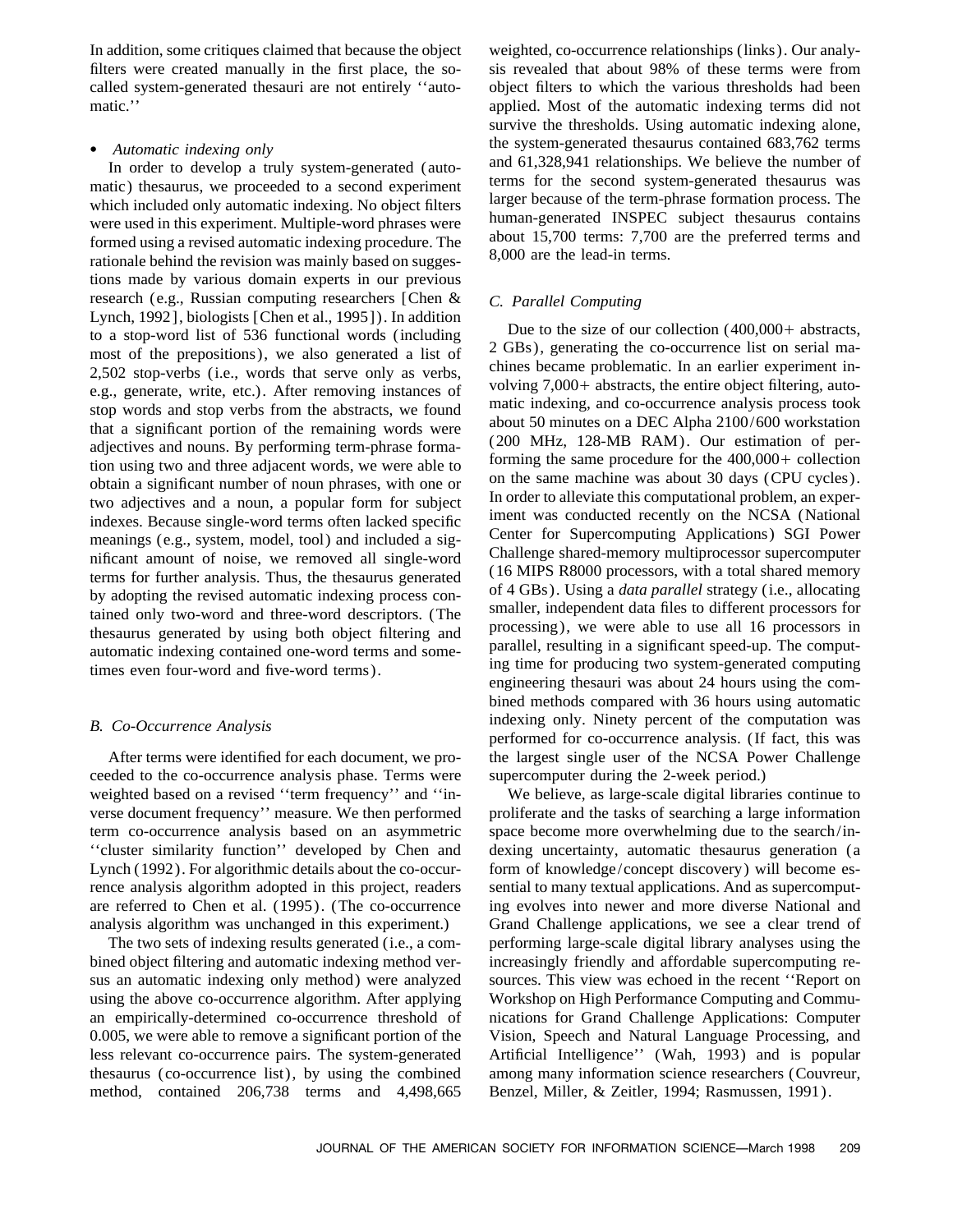| <b>Netscape: CSQuest</b>                                                                                                                                                                                                                                                                                                                                                                                                                                                                                                                                                                          |      |  |  |
|---------------------------------------------------------------------------------------------------------------------------------------------------------------------------------------------------------------------------------------------------------------------------------------------------------------------------------------------------------------------------------------------------------------------------------------------------------------------------------------------------------------------------------------------------------------------------------------------------|------|--|--|
| File<br>Edit<br>View<br>Go<br><b>Bookmarks</b><br>Options<br>Directory                                                                                                                                                                                                                                                                                                                                                                                                                                                                                                                            | Help |  |  |
| $\frac{1}{2}$<br>⇮<br>Q<br>르<br>¢о<br>άħ<br>Back<br>Reioad<br>Home<br>Open<br>Find<br>Location: http://ai.bpa.arizona.edu/cgi-bin/csquest?keywords=artificial+intellige                                                                                                                                                                                                                                                                                                                                                                                                                           |      |  |  |
| <b>CSQuest</b><br>CSQuest is a concept-based search tool developed by the AI Group in the MIS<br>Department at the University of Arizona. Funded by the NSF/ARPA/NASA<br>Digital Library Initiative (DLI), the AI Group is responsible for the semantic<br>retrieval and user customization research components of the Illinois Digital Library<br>Project.                                                                                                                                                                                                                                       |      |  |  |
| CSQuest contains a searchable computer engineering concept space (thesaurus)<br>generated automatically using the NCSA 16-node SGI Power Challenge<br>supercomputer. It includes about 280,000 computer engineering terms and 10M<br>links. Users can use this server to identify other relevant search terms when<br>searching Internet computer engineering servers or homepages (e.g., CS Technical<br>Report sites).                                                                                                                                                                          |      |  |  |
| The Illinois DLI project will continue to generate other large-scale engineering<br>concept spaces in the following areas: Physics, Aerospace, Agricultural and<br>Biosystems (Environmental), Automotive, Chemical, Civil, Geological and<br>Mining, Marine, Materials, Mechanical, Nuclear and Energy, and Systems,<br>Industrial, and Manufacturing. Please read our acknowledgment page for those who<br>helped bring this service to life! For an example of what this service can do, try<br>searching for the term artificial intelligence. For comments, please use our<br>feedback form. |      |  |  |
| This is a searchable index. Boolean operators AND, OR, and NOT are functional.                                                                                                                                                                                                                                                                                                                                                                                                                                                                                                                    |      |  |  |
| Enter keyword(s): lertificial intelligence<br>Reset<br>Search                                                                                                                                                                                                                                                                                                                                                                                                                                                                                                                                     |      |  |  |
| 5750                                                                                                                                                                                                                                                                                                                                                                                                                                                                                                                                                                                              |      |  |  |

FIG. 1. A user entered ''artificial intelligence'' in the CSQuest thesaurus search window. All terms matched with ''artificial intelligence'' were displayed in ranked order based on WAIS indexing.

object filtering and automatic indexing method was re- human-generated INSPEC thesaurus as a benchmark for cently incorporated into a WWW server. The server, comparison. which is called *CSQuest,* allows searchers to significantly increase the ''variety'' in their search terms by picking system-generated terms. For system performance reasons, *4.1. Experimental Design* we list only the top 40 ranked terms for any given search term. The server can be accessed at: http://ai.bpa.arizo-<br>A two-phase experiment involving nine faculty and

The system-generated thesaurus using the combined we conducted a user evaluation experiment, using the

na.edu/html/csquest/. Selected screen dumps of the graduate student subjects affiliated with an Information CSQuest server are shown in Figures 1 and 2. Systems Department was conducted. All subjects were familiar with the subject areas of Artificial Intelligence and Databases. Based on a list of candidate terms gener-**4. A Concept Association Experiment** ated by two faculty members, we selected 12 test descriptors (six terms in Artificial Intelligence and six terms in In order to examine the ability of the system-generated Databases) that occurred in both system-generated thethesauri in generating meaningful (relevant) ''variety,'' sauri as well as in the human-generated INSPEC subject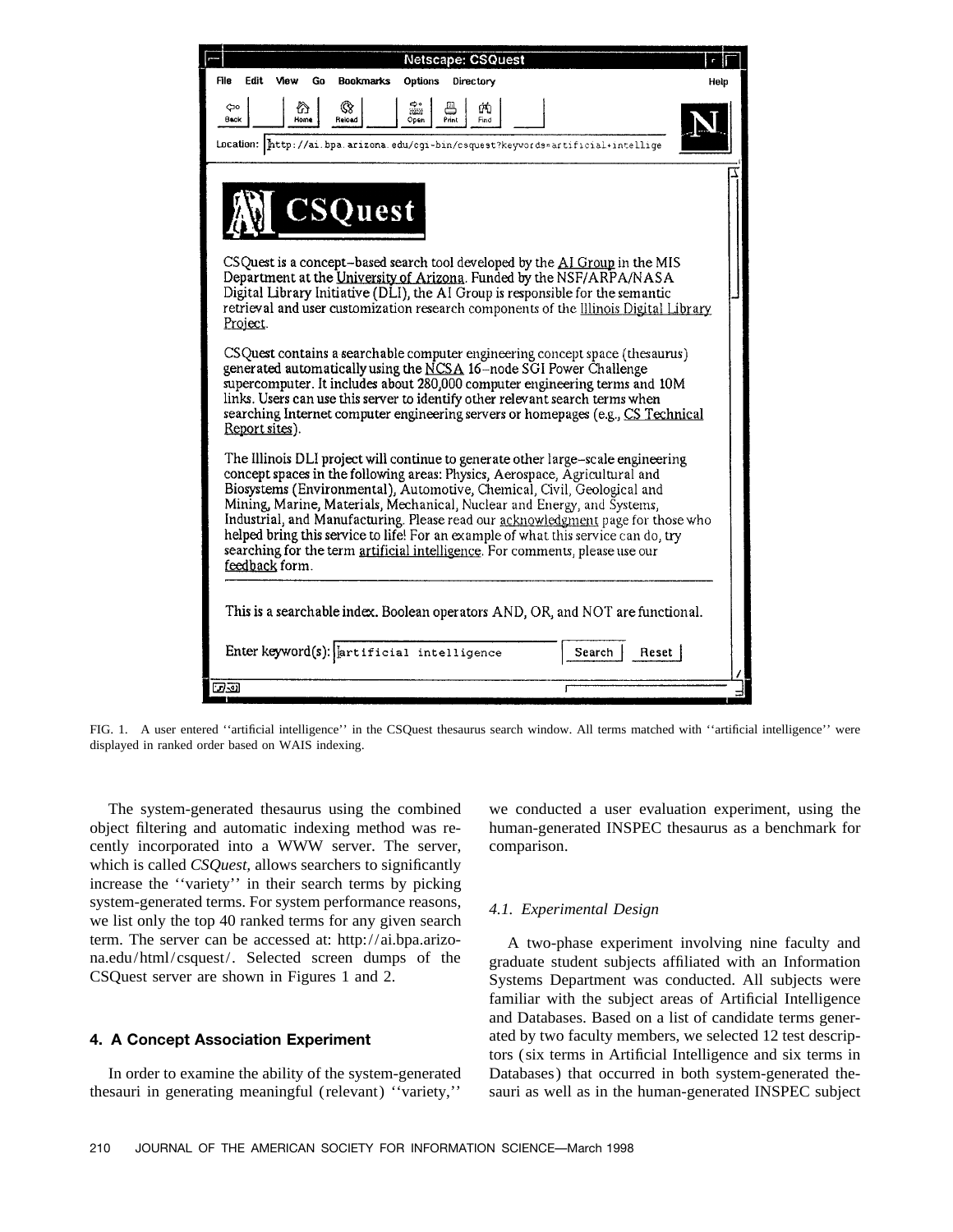

FIG. 2. CSQuest displayed 40 ranked system-generated thesaurus terms related to ''artificial intelligence.'' Each term can be clicked on for more related terms.

thesaurus. We adopted an experimental design similar to top 30 terms because of operational issues in user evalthose used in human memory association experiments uation.) The nine subjects were then asked to evaluate (Anderson, 1985) and in thesaurus evaluation studies each thesaurus-suggested term according to a Likert- (Chen et al., 1995). A *recall phase,* followed by a *recog-* like scale: ''Irrelevant,'' ''Somewhat Relevant,''

to generate through a free association process as many ment called upon the subjects' ability to recognize rele-<br>related terms as possible in response to each test de-<br>vant terms. The complete experiment lasted between related terms as possible in response to each test de-<br>scriptor presented. This phase of the experiment called  $1.25$  hours and 2.5 hours for each subject. scriptor presented. This phase of the experiment called upon subjects' memory recall. In Phase 2 (*Recognition Phase* ), experimenters created lists of associated terms in random order for subjects to evaluate with regard to *4.2. Experimental Results* their relevance to the test descriptor. Included in each list were the 30 highest-ranked terms suggested by each • *Finding more related terms* of the system-generated thesauri and all terms sug- By counting the number of terms generated by the gested by the INSPEC thesaurus. (We chose only the subjects themselves in the *Recall Phase* of the experi-

*nition phase*, was performed in order.<br>
In Phase 1 (*Recall Phase*), each subject was asked to be ranked as "Irrelevant." This phase of the experi-In Phase 1 (*Recall Phase*), each subject was asked to be ranked as "Irrelevant." This phase of the experi-<br>
In Phase 1 (*Recall Phase*), each subject was asked to be ranked as "Irrelevant." This phase of the experi-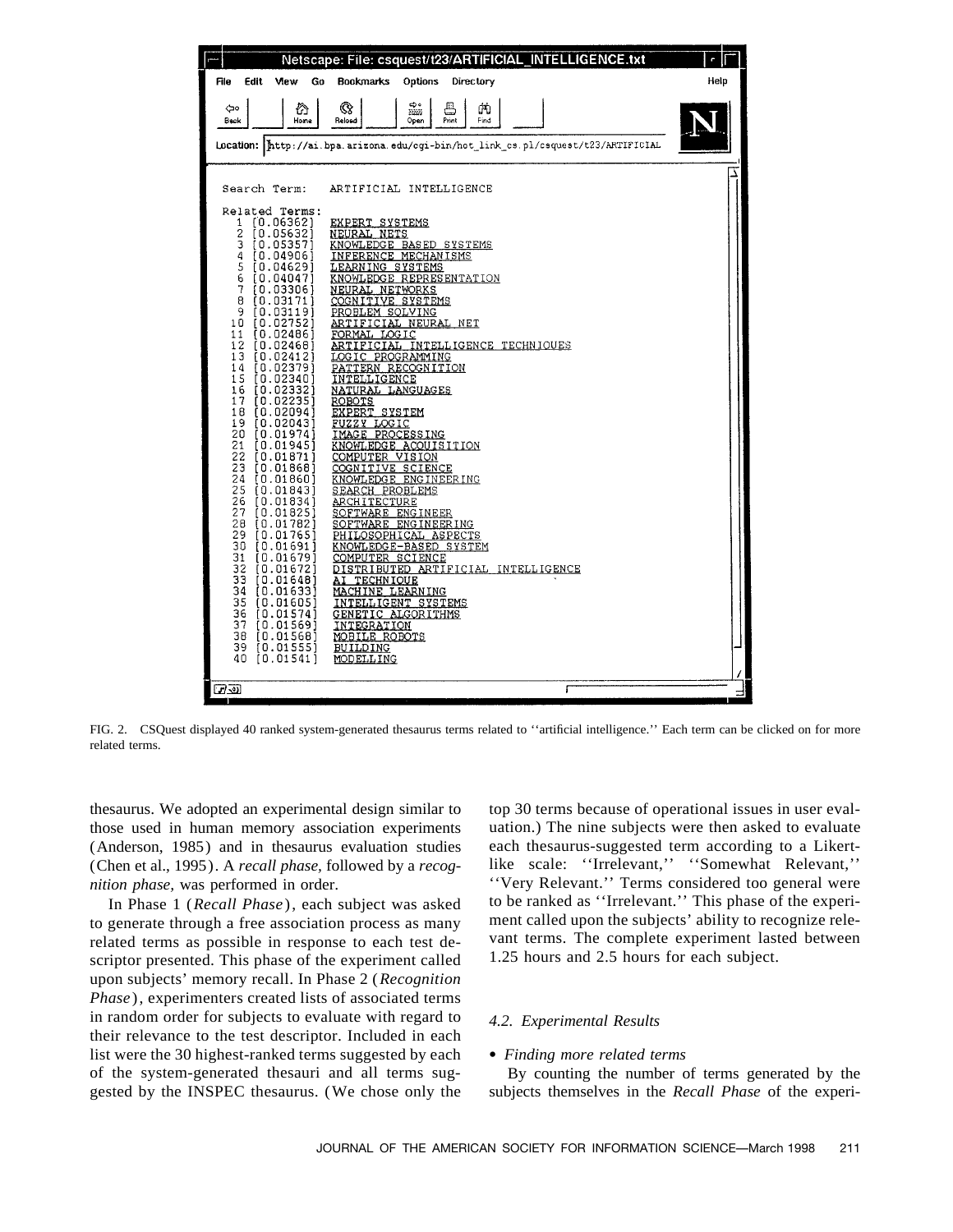A. Finding more related terms:

ANALYSIS OF VARIANCE  $SS$ DF  $MS$  $\mathbf{F}$ SOURCE  $\mathbf{p}$ 7471 19.44  $0.000$ **FACTOR**  $\overline{2}$ 3735 ERROR 321 61671 192 TOTAL 323 69142 INDIVIDUAL 95 PCT CI'S FOR MEAN BASED ON POOLED STDEV STDEV N MEAN LEVEL Combined 108 32.09 12.35  $(- - - - - - - -)$  $108$  34.04  $(----+---)$ 12.78 Automatic INSPEC 108 23.02 16.14  $(- - - - + - - - - -)$ POOLED STORY  $=$  $25.0$  $30.0$ 13.86  $35.0$ B. Concept recall: ANALYSIS OF VARIANCE SOURCE DF SS  $MS$  $\mathbf{F}$  $\mathbf{p}$ **FACTOR**  $\overline{2}$ 3.3259 1.6629 115.38  $0.000$ **ERROR** 321 4.6265 0.0144  $_{\tt TOTAL}$ 323 7.9523 INDIVIDUAL 95 PCT CI'S FOR MEAN BASED ON POOLED STDEV LEVEL  $\mathbf N$ MEAN STDEV -----+---------+----------+--------+- $(- - * - )$  $108$  $0.3491$ 0.1532 Combined Automatic 108 0.3787 0.0933  $(- - * - -)$  $(- - * - - )$ INSPEC 108  $0.1505$  $0.1051$ . . . . . . . . . . . . . . . . . . POOLED STDEV =  $0.1201$  $0.160$  $0.240$  0.320  $0.400$ C. Concept precision: ANALYSIS OF VARIANCE SOURCE  $DF$ SS  $MS$  $\mathbf{F}$  $\mathbf{p}$  $0.211$ **FACTOR**  $\overline{2}$ 0 4 2 1  $0.95$ 0.386 321 70.793  $0.221$ ERROR 323 71.214 TOTAL INDIVIDUAL 95 PCT CI'S FOR MEAN BASED ON POOLED STDEV  $\mathbb{N}$ LEVEL MEAN 108  $0.6491$ Combined 108 0.7139 Automatic  $0.2109$ INSPEC 108 0.7334 0.7553 POOLED STDEV =  $0.640$   $0.720$ 0.4696 0.800

FIG. 3. ANOVA analysis results for finding more terms, concept recall, and concept precision.

ment, together with the system-suggested terms marked  $0.000$ . The two-sample t-test revealed statistical differby the subjects as either somewhat relevant or very rele- ences (at a level of significance of 10%) between each of vant, we were able to tabulate and analyze the contribu- the system-generated thesauri and the INSPEC Thesaurus tion of each thesaurus to the search terms. An analysis (combined vs. INSPEC:  $p = 0.000$ ; automatic vs. INof variance (ANOVA) procedure was conducted for the SPEC:  $p = 0.000$ ), but no statistical difference between number of terms generated, using the MINITAB statisti- the two system-generated thesauri themselves,  $p =$ cal analysis package (Ryan, Joiner, & Ryan, 1985), fol- 0.257). lowed by a two-sample t-test to determine the differences in means. The results are summarized in Figure 3. On • *Concept recall and concept precision* average, the two system-generated thesauri were able to For analysis of results from the concept association suggest significantly more terms (the combined method: experiment, we utilized *concept recall* and *concept preci-*32.09 terms and the automatic indexing method: 34.04 *sion* for evaluation, rather than the *document* recall and

terms) than the INSPEC Thesaurus (23.02 terms) ( $p =$  precision measures typically used in information science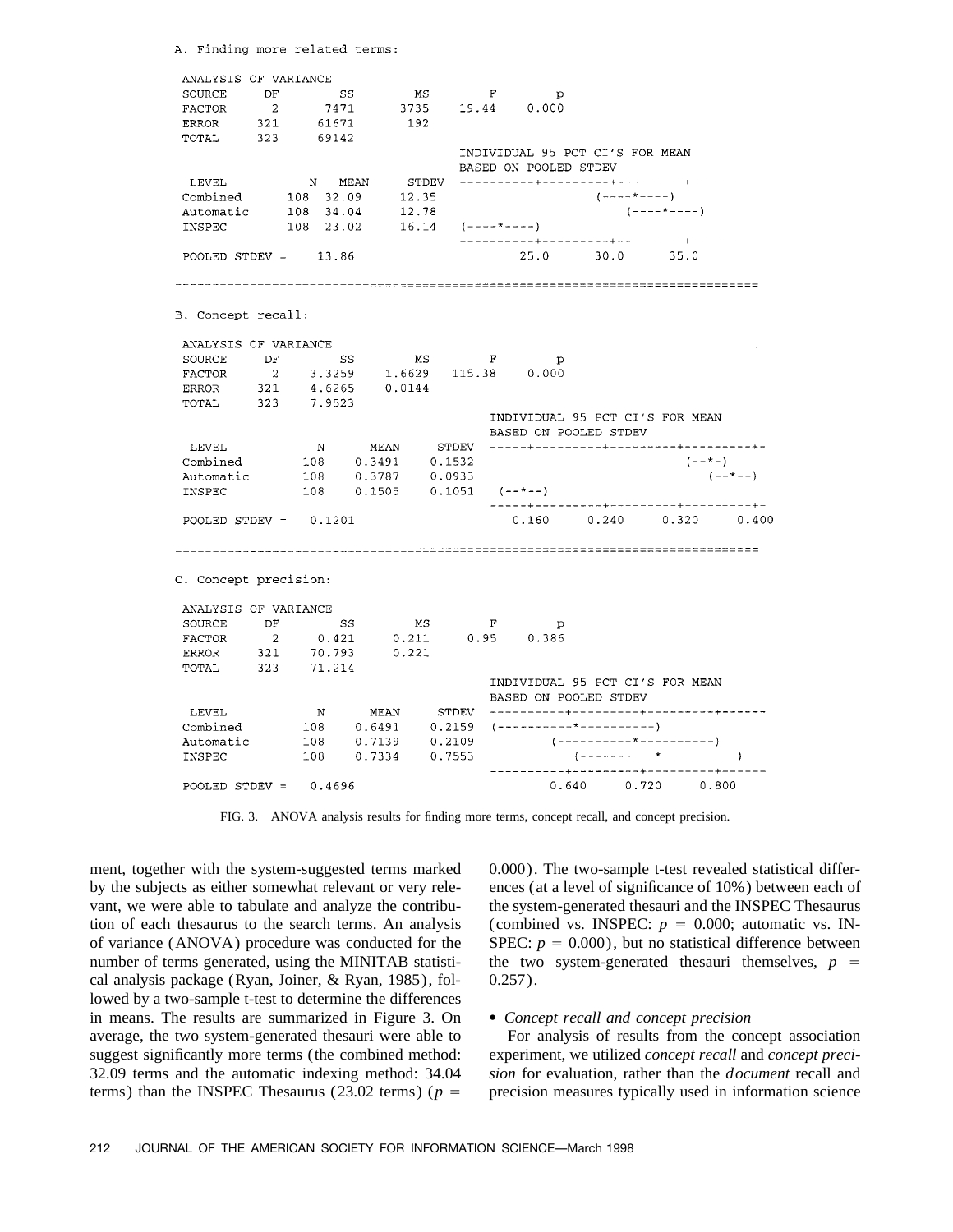research. Rather than examining the number of relevant documents retrieved, we counted the number of relevant terms (concepts) generated by the thesaurus. These measures, which are grounded mostly in cognitive psychology research, have also been adopted in thesaurus evaluation studies (Chen & Lynch, 1992; Chen et al., 1995). They were computed as follows:

*Concept Recall*  $=$ Number of Retrieved Relevant Concepts Number of Total Relevant Concepts *Concept Precision* = Number of Retrieved Relevant Concepts Number of Total Retrieved Concepts

*Total Relevant Concepts* represented the target set of concepts that could be obtained through user-thesaurus FIG. 4. Intersection of concept associations from three sources. interaction and included all concepts generated by the subjects in Phase 1, as well as those additional unique concepts selected as relevant by the subjects from the thesauri was slightly lower than that for the INSPEC subtwo system-generated thesauri and the INSPEC subject ject thesaurus (64.9 and 71.4% vs. 73.3%). However, thesaurus in Phase 2. Total Retrieved Concepts repre-<br>this result was not statistically significant overall ( $p =$ sented the number of relevant concepts suggested by each 0.386). We are encouraged that the system-generated thethesaurus (30 for each system-generated thesaurus and a sauri were able to obtain such a high level of precision, number for the INSPEC thesaurus that varied). *Retrieved* comparable to that of the human-generated thesaurus. *Relevant Concepts* represented the number of concepts for That the precision for INSPEC was not 100% can be each thesaurus judged "Very Relevant" or "Somewhat explained by the fact that although terms in a manually Relevant'' by the subjects. ANOVA tests and two-sample generated thesaurus are carefully selected to represent a t-tests were performed for *concept recall* and *concept* limited number of highly relevant terms, subjects typi*precision.* cally deemed broader or parent terms as irrelevant (i.e.,

generated thesaurus using automatic indexing only of potentially relevant terms included in the set suggested. (37.9%) was significantly better than that for either the INSPEC subject thesaurus (15.1%) or the system-gener- *4.3. Discussion* ated thesaurus using the combined method (34.9%) (the overall difference was significant at  $p = 0.000$ ). Two- A further analysis was performed following the experisample t-tests confirmed the significance of the difference ment to examine the similarity (intersection) among the between the recall value (at the level of significance of terms suggested by the three sources. Our goal was to 10%) for combined vs. automatic ( $p = 0.088$ ), combined explore the prospect of integrating multiple thesauri (huvs. INSPEC ( $p = 0.000$ ), and automatic vs. INSPEC ( $p$  man-generated and system-generated) for generating  $= 0.000$ ).  $"variety"$  in search.

sauri can be attributed to the systems' ability to identify sources in response to the 12 terms specified was 899. the contextual associations between concept pairs in a Each system-generated thesaurus suggested 360 terms large collection of domain-specific documents. The re- (30 terms each for the 12 concepts) and the INSPEC lated concepts suggested by the system-generated thesauri subject thesaurus suggested 179 terms. As shown in Figwere often more comprehensive and up-to-date. The dif- ure 4, of the 899 associations suggested by the three ference between recall values for the two system-gener- sources, only three of the terms were suggested by all ated thesauri ( $p = 0.088$ ) was somewhat surprising. We three sources. Seventeen terms were suggested by both believe this is because some terms identified by object the INSPEC thesaurus and the automatic-indexing-generfiltering were considered too general by many subjects ated thesaurus, and 26 terms were suggested by both sysand thus rated as irrelevant. This problem also occurred tem-generated thesauri. We found only a small overlap for the INSPEC subject thesaurus. of six terms between the INSPEC thesaurus and the com-



As shown in Figure 3, concept recall for the system- not appropriate for search), which lessened the number

The greater recall values for the system-generated the- The total number of terms suggested by all three Concept precision for each of the system-generated bined-method-generated thesaurus. Illustrating an exam-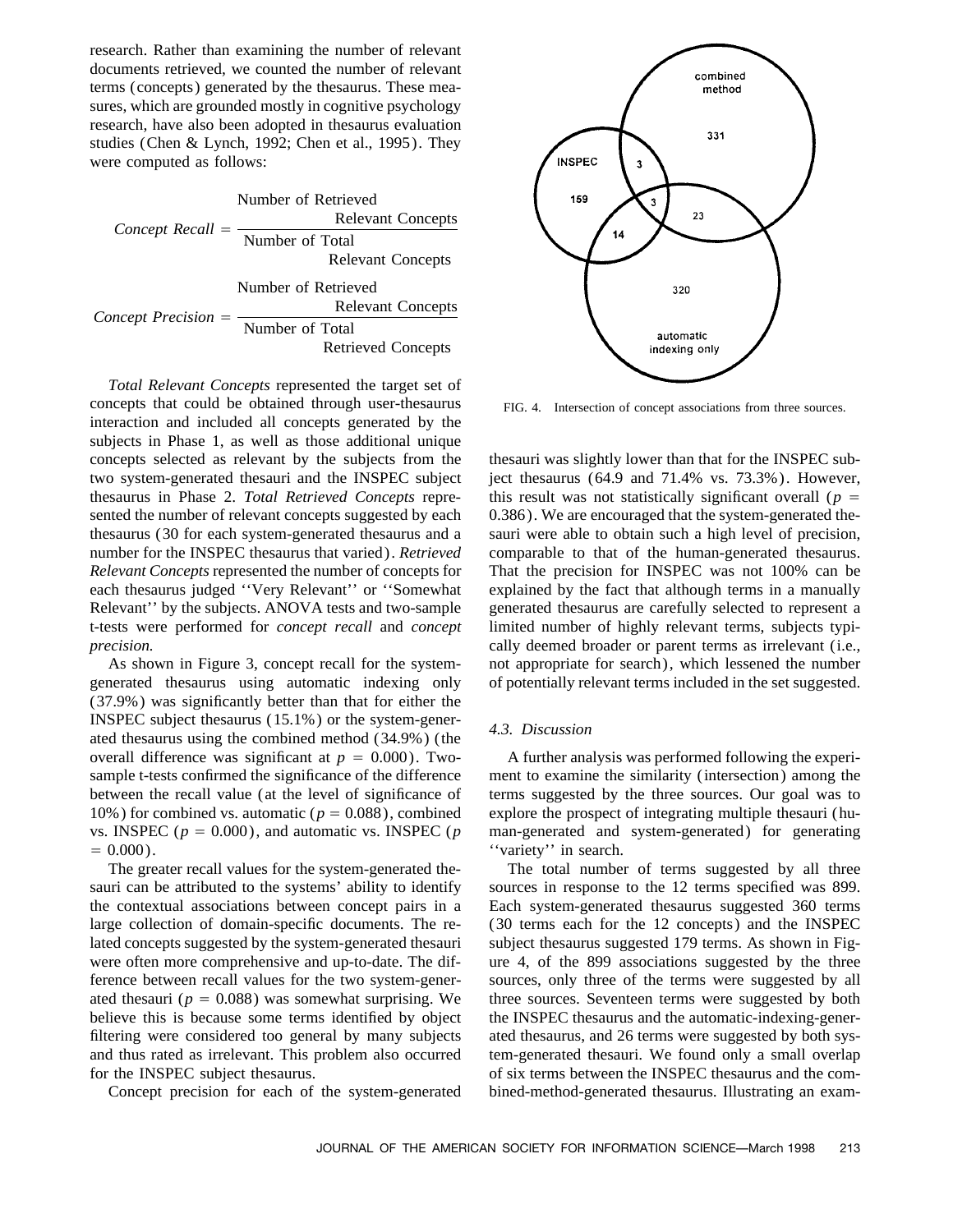| combined method                            | automatic indexing only              | <b>INSPEC</b> thesaurus      |
|--------------------------------------------|--------------------------------------|------------------------------|
| #object-oriented DBMS                      | object-oriented database system      | #database management systems |
| database tools                             | data base system                     | computer applications        |
| query learning                             | object-oriented database management  | file-organization            |
| query processing algorithm                 | #database management system          | object-oriented methods      |
| object-oriented programming approach       | management system                    | object-oriented programming  |
| database system design                     | programming language                 |                              |
| deductive DBMS                             | object-oriented database design      |                              |
| database management technology             | complex object                       |                              |
| data integrity problems                    | database model                       |                              |
| data structures course                     | database language                    |                              |
| knowledge based systems development        | database schema                      |                              |
| object-oriented database systems           | object-oriented database programming |                              |
| software toolset                           | object-oriented paradigm             |                              |
| #query languages                           | database programming language        |                              |
| distributed DBMS                           | object identity                      |                              |
| object-oriented data structure             | object-oriented database model       |                              |
| concurrency control algorithm              | query optimization                   |                              |
| object-oriented database technology        | database technology                  |                              |
| object-oriented layer                      | object-oriented database language    |                              |
| international connections                  | integrity constraint                 |                              |
| data modem                                 | object-oriented programming language |                              |
| database schema design                     | object oriented database             |                              |
| programming equipment                      | object-oriented system               |                              |
| relational data base                       | deductive object-oriented database   |                              |
| object oriented database management system | international conference             |                              |
| formal specification language              | schema evolution                     |                              |
| complex object databases                   | oriented database system             |                              |
| database theory                            | graphical user interface             |                              |
| software reusable                          | #object-oriented DBMS                |                              |
| data modeling concepts                     | #query languages                     |                              |

Common terms are marked by #.

FIG. 5. Terms suggested for the query term ''object-oriented databases'' by the three thesauri.

ple of this pattern of overlap, Figure 5 displays the terms terms that match well with the INSPEC subject thesaurus. suggested by each source for the query term "object- ("Docking" is a concept for alleviating search unceroriented databases.'' For this query term, only three terms tainty that is regarded highly by information science rewere common among the three sources. (In our computa- searchers [Bates, 1986]). tion, plural and singular forms of a term were counted as the same, e.g., database management system(s).)<br>It is evident, from the example in Figure 5, that despite<br> $\begin{array}{c} 5. \text{ Conclusion} \\ 5. \text{Conclusion} \end{array}$ 

this seemingly small overlap of common terms, all three Using the INSPEC thesaurus as the benchmark for sources actually produced concepts which have a signifi-<br>comparison, system-generated computer engineering thecant ''semantic'' overlap (but differ syntactically). The sauri have demonstrated their potential usefulness for sugsystem-generated thesaurus using the combined method gesting search terms. We are convinced that multiple inproduced object-oriented programming approach, object- terfaces and multiple vocabulary search aids are necessary oriented database systems, object-oriented data structures, for effective concept-based search across multiple largeobject-oriented layer, object-oriented database technol- scale repositories and domains. ogy, etc. The system-generated thesaurus using automatic Our current work in the ongoing Illinois digital library indexing only produced object-oriented database manage-<br>ment, object-oriented database design, object-oriented da-<br>generated thesauri for other major engineering domains tabase programming, object-oriented paradigm, object- (roughly in the following order: Chemical, materials, sysoriented database model, etc.; the INSPEC thesaurus gen- tems and industrial manufacturing, mechanical, aeroerated object-oriented methods and object-oriented pro- space, automatic, civil, agricultural and biosystems, geogramming. Semantic overlap is particular apparent for the logical and mining, marine, and nuclear and energy) using two system-generated thesauri. the 48-processor SGI Power Challenge Array and 64-

variations provided by the three vocabulary sources could  $(a 5,000,000+$  collection of abstracts in all engineering potentially provide a useful and system-aided way of gen- domains, 1986–1995, has been provided by the Compenerating "variety" for search terms, especially by allowing dex database); and (2) developing robust graph matching search terms that match well with the system-generated and traversal algorithms for cross-domain term switching thesauri to "dock" onto a more selective list of indexing (Chen & Ng, 1995).

generated thesauri for other major engineering domains In summary, we believe the syntactic and semantic processor Convex Exemplar super-computers at NCSA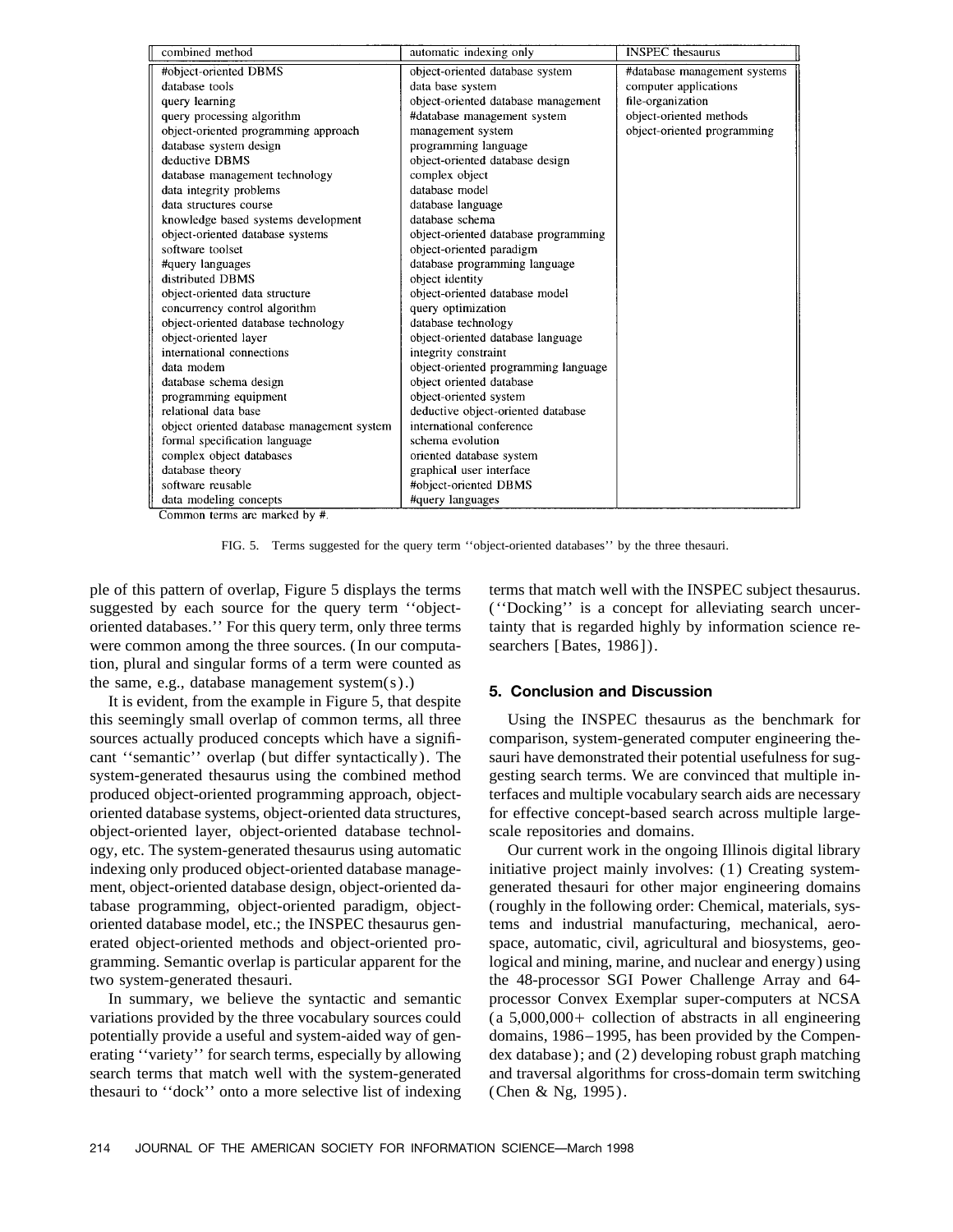*based Information Systems, 8*(2), 25–34.<br>Chen, H., & Ng, D. T. (1995). An algorithmic approach to concept

- ''Building the Interspace: Digital Library Infrastructure *46,* 348–369.
- rus generation for an electronic community system. *Journal of Secondal Categorization* and Search on Inter-<br>Concent-based Categorization and Search on Inter-<br>*American Society for Information Science, 46, 175–193.*
- 1992–1994 (H. Chen, ''Building a Concept Space for Crouch, C. J. (1990). An approach to the automatic construction of an Electronic Community System''); global thesauri. *Information Processing and Management, 26*(5),
- NSF CISE Special Initiative on Coordination Theory 629–640.<br>and Collaboration Technology, IRI-9015407, 1990– Crouch. C. J
- 
- National Center for Supercomputing Applications<br>
(NCSA), High-performance Computing Resources<br>
Grants, IRI-9500001N, 1994–1996 (H. Chen).<br>
The vocabulary problem in human-system communication. Communi-

line Cochrane, and Dr. Ann Bishop for their valuable<br>suggestions; Jim Ashling of the Institution of Electrical<br>Engineers (IEE, vendor of the INSPEC database) for pro-<br>Engineers (IEE, vendor of the INSPEC database) for providing the INSPEC thesaurus for our experiment; and Dr. right words: Finding what you want as a function of the richness of Larry Smarr, Dr. Melanie Loots, and Mike Welge at indexing vocabulary. *Journal of the American Society for Information* NCSA for their kind assistance. *Science, 41,* 547–559.

- 
- 
- 
- 
- 
- 
- 
- Chen, H. (1994). Collaborative systems: Solving the vocabulary prob-<br>
lem *IEEE Computer* [Special issue on computer-supported coopera-<br>
Niehoff, R. T. (1976). Development of an integrated energy vocabulary lem. *IEEE Computer*, [Special issue on computer-supported coopera-
- Chen, H., Hsu, P., Orwig, R., Hoopes, L., & Nunamaker, J. F. (1994).
- Chen, H., & Lynch, K. J. (1992). Automatic construction of networks 181–194. *on Systems, Man and Cybernetics, 22*(5), 885–902. *Journal of Academic Librarianship, 9*(4), 207–210.
- **6. Acknowledgments** Chen, H., Lynch, K. J., Basu, K., & Ng, D. T. (1993). Generating, integrating, and activating thesauri for concept-based document re-This project was supported mainly by the following trieval. *IEEE Expert, Special Series on Artificial Intelligence in Text-*<br>*based Information Systems, 8(2), 25*–34.
	- exploration in a large knowledge network (automatic thesaurus con-• NSF/ARPA/NASA Digital Library Initiative, IRI- sultation): Symbolic branch-and-bound vs. connectionist Hopfield net 9411318, 1994–1998 (B. Schatz, H. Chen, et al., activation. *Journal of the American Society for Information Science,*
		- for a University Engineering Community'');<br>
		Schatz, B. R., Yim, T., & Fye, D. (1995). Automatic thesau-<br>
		NSE CISE IRIS IRI-9525790 1995–1998 (H Chen<br>
		Is generation for an electronic community system. Journal of the
	- "Concept-based Categorization and Search on Inter-<br>net: A Machine Learning, Parallel Computing Ap-<br>proach");<br>NSF CISE Research Initiation Award, IRI-9211418,<br>NSF CISE Research Initiation Award, IRI-9211418,<br>NSF CISE Resear
		-
	- Crouch, C. J., & Yang, B. (1992). Experiments in automatic statistical 1993 (B. Schatz, ''Building a National Collaboratory thesaurus construction. In *Proceedings of the Fifteenth Annual Inter-*Testbed''); *national ACM/SIGIR Conference on Research and Development in* • AT&T Foundation Special Purpose Grants in Science *Information Retrieval*, Copenhagen, Denmark, June 21–24, 1992 (pp. and Engineering 1994–1995 (H Chen): and  $77-88$ ).
		- and Engineering, 1994–1995 (H. Chen); and<br>National Center for Supercomputing Applications Everitt, B. (1980). Cluster analysis (2nd ed.). London: Heinemann
			- *cations of the ACM, 30*(11), 964–971.
	- We would also like to thank Dr. Anindya Datta, Pau-<br>
	e Cochrane, and Dr. Ann Bishop for their valuable<br>
	objects with enriched key-word vocabularies. But is there a human
		-
- Good, M. D., Whiteside, J. A., Wixon, D. R., & Jones, S. J. (1984). Building a user-derived interface. *Communications of the ACM,* **27**(10), 1032–1043.<br>**References** Hayes-Roth, F., Waterman, D. A., & Lenat, D. (1983). *Building expert* 
	-
	-
- Anderson, J. R. (1985). Cognitive psychology and its implications (2nd<br>
ed.). New York: W. H. Freeman and Company.<br>
Bates, M. J. (1977). System meets user: Problems in matching subject<br>
Bates, M. J. (1977). System meets us
	-
- for subject cataloging. Special Libraries, 80, 9–15.<br>
Chamis, A. Y. (1991). *Vocabulary control and search strategies in*<br> *Fourteenth Annual Symposium on Computer Applications in Medical*<br> *Care, November, 4–7 1990 (pp. 1*
- Chan, L. M. (1986). *Library of Congress subject headings: Principles*<br>
and application (2nd ed.). Littleton, CO: Libraries Unlimited.<br>
Chaplan, M. A. (1995). Mapping Laborline thesaurus terms to Library<br>
of Congress subje *Care,* November, 4–7 1990, (pp. 126–130). Los Alamitos, CA: *Care, Care, November, 4–7* 1990, (pp. 126–130). Los Alamitos, CA: *Library Quarterly, 65*(1), 39–61.<br>
Len H (1994) Collaborative systems: Solving the vocabula
	- tive work (CSCW)],  $27(5)$ , 58–66. and the possibilities for on-line subject switching. *Journal of the*<br>hen, H., Hsu, P., Orwig, R., Hoopes, L., & Nunamaker, J.F. (1994). *American Society for Information Science*, 27(1),
	- Automatic concept classification of text from electronic meetings. Niehoff, R. T., & Kwansy, S. (1979). The role of automated subject *Communications of the ACM, 37*(10), 56–73. switching in a distributed information network. *Online Review, 3*(2),
	- of concepts characterizing document databases. *IEEE Transactions* Petersen, T. (1983). The AAT: A model for the restructuring of LCSH.